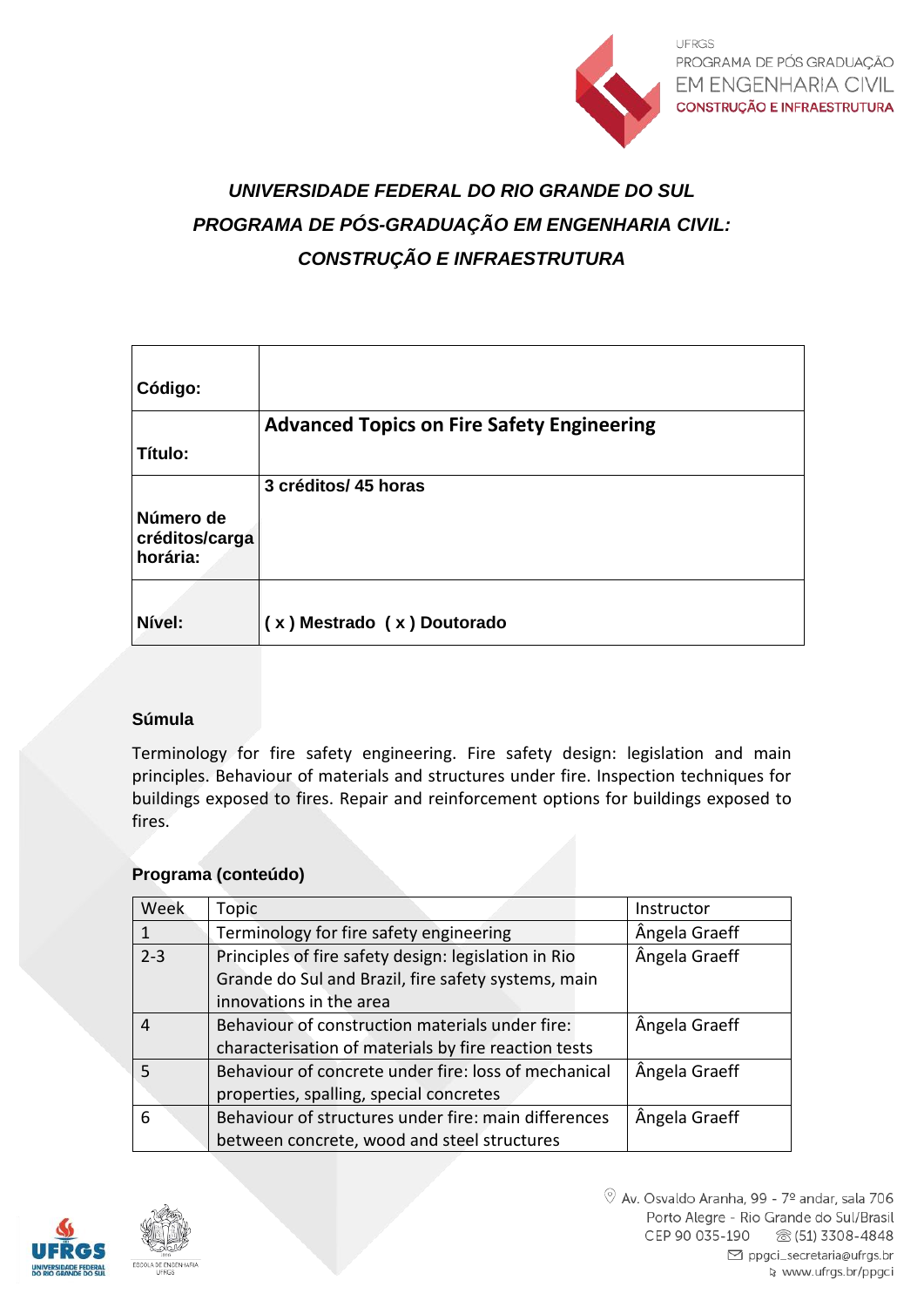UFRGS PROGRAMA DE PÓS GRADUACÃO **EM ENGENHARIA CIVIL NSTRUÇÃO E INFRAESTRUTURA** 

|           | Practical lab class - materials and structures under<br>fire                  | Angela Graeff                       |
|-----------|-------------------------------------------------------------------------------|-------------------------------------|
| $8 - 9$   | Inspection techniques to evaluate structures<br>exposed to fire: case studies | Luiz Carlos Pinto da<br>Silva Filho |
| $10 - 11$ | Repair, rehabilitation and strengthening of<br>structures exposed to fire     | Mônica Garcez                       |
| 12        | Final paper presentation                                                      | Ângela Graeff                       |

## **Objetivos**

Introduce to students advanced topics of fire safety engineering for buildings. Familiarise students with the principles of fire safety design. Explain the behaviour of construction materials and structures under fire. Contextualise the inspection techniques used to assess buildings exposed to fire with the repair and strengthening alternatives.

### **Método de trabalho (principais atividades)**

A problem-based learning approach will be used to develop students' competencies and attributes. Active and cooperative learning strategies will be used through classroom quizzes case studies, and presentations.

#### **Avaliação**

Learning assessments will be graded based on rubric criteria and weighted according to the following breakdown:

| Weighting | Assessment/Assignment                        |
|-----------|----------------------------------------------|
| 10%       | <b>Individual Quiz Scores</b>                |
| 40%       | Case Studies and presentations               |
| 50%       | Final paper based on a solution of a problem |

### **Bibliografia**

ASSOCIAÇÃO BRASILEIRA DE NORMAS TÉCNICAS. **NBR 9077**: Saídas de emergência em edifícios. Rio de Janeiro, 2001.

Aragão, R. F. **Incêndios e explosivos. Introdução à Engenharia Forense.** 2º Edição. Campinas: Millennium, 2020.

BRITISH STANDARDS ASSOCIATION. **BS 9999**: Fire safety in the design, management and use of buildings. Code of practice. London, 2017.

CORPO DE BOMBEIROS MILITAR DO RIO GRANDE DO SUL. **Resolução Técnica de transição**: terminologia aplicada a segurança contra incêndio. Porto Alegre, 2017.

\_\_\_\_\_. **Resolução Técnica nº 02**: Terminologia aplicada a segurança contra incêndio. Porto Alegre, 2014.